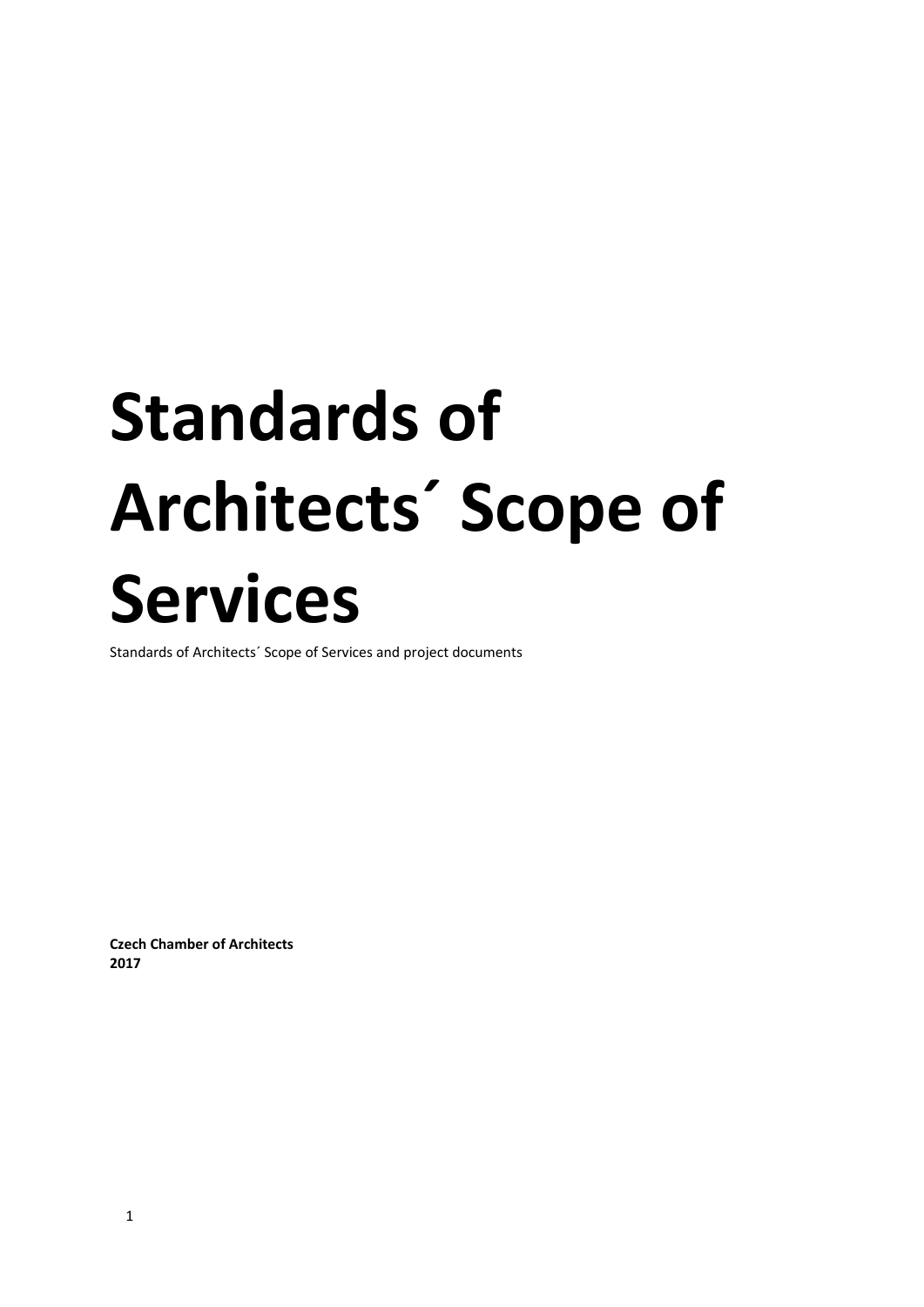# Part 1 – BUILDINGS

This part also deals with related landscaping and equipment

# **INTRODUCTION**

The Czech Chamber of Architects issues Standards of Architects´ Scope of Services as a methodology tool for establishing relations between the architect and client in design practice. These standards should help both the architects and the clients to lay out the right conditions for cooperation. Services are divided into three basic categories: standard services, additional services, and commissioning services. The object of an architect's work belongs among the standard services necessary to effectively complete construction. Additional services represent a broad range of activities from making models through visualisations to marketing documents and many other documents. It is up to each architect to decide which of the set-up possibilities they will choose to include in their offer and what the services will or will not contain. The purpose of listing the Standards of Architects´ Scope of Services is not only a division of the services into chapters, but also their nomination so that the architect and the client can jointly determine in advance what the future work should contain, i.e. what performance the client can expect from the architect for the specified price. A separate chapter deals with procuration (inaccurately called 'inženýring' /engineering/ in the Czech language). This chapter deals with the commissioning of all comments and statements of state and local authority bodies to project documents and provision of the building permit, be it either permitted development consent, land zone permit, building permit or any other decision in an administrative procedure. This activity becomes increasingly complicated over time, and it is undoubtedly meaningful that the architect and client come to an agreement on how the entire process will take place and who shall secure what and how. An inseparable part of the description of individual service stages is also the assistance of the client, which is crucial especially in the permitting process.

Proper groundwork documents are necessary for a good project. The Architect's task is to specify according to the type of project what groundwork documents are essential and their scope. Regarding the architect's performance, project groundwork documents are usually defined separately from the planning and design processes.

We assume that the Standards of Architects´ Scope of Services will be primarily used in the course of formulating contractual relations. The following text builds on the assumption that all project design stages will be performed step-by-step from the beginning. Particularly, regarding smaller projects and perhaps even bigger ones, the land zone permit stage and the building permit stage could be integrated into one. In this case, the content of the stage is based on the detail of the further stage, which is the building permit, concerning the needs of the land zone permit procedure. The crucial piece of legislation for architectural practice is the directive to the Building Code, Regulation no. 499/2006 Coll., On Project Documents as amended by law no. 62/2013 Coll. (herein further referred to as the "Regulation no. 499/2006 Coll., On Project Documents"), specifying the obligatory content and scope of project documents for all buildings requiring formal approval and rules for detailed design of projects with public funding. If, for any reason, an architect starts their work in the middle of the process - for instance in the stage of land zone permit - they shall, first of all, acquire the copyright to the previous work and assess all preceding actions to find any possible missing groundwork

The Standards of Architects´ Scope of Services uses the *Kalkulačka/Calculator* software which offers online possibility to calculate an individual quotation (fee) for producing authorised construction or planning project documents. The program calculates the average labour-work time required for project preparation. Architectural offices then add their hour-remuneration to the calculated time; this rate is multiplied by the time the client demands allocated for the work calculated by the *Calculator* software.

Larger projects are always teamwork. The Standards of Architects´ Scope of services assume that the architect is the project leader and will cooperate with other architects and engineers to design the project. The Standards of Architects´ Scope of services is in compliance with the Scope of services issued by the Czech Chamber of Authorized Engineers and Techniques in Construction.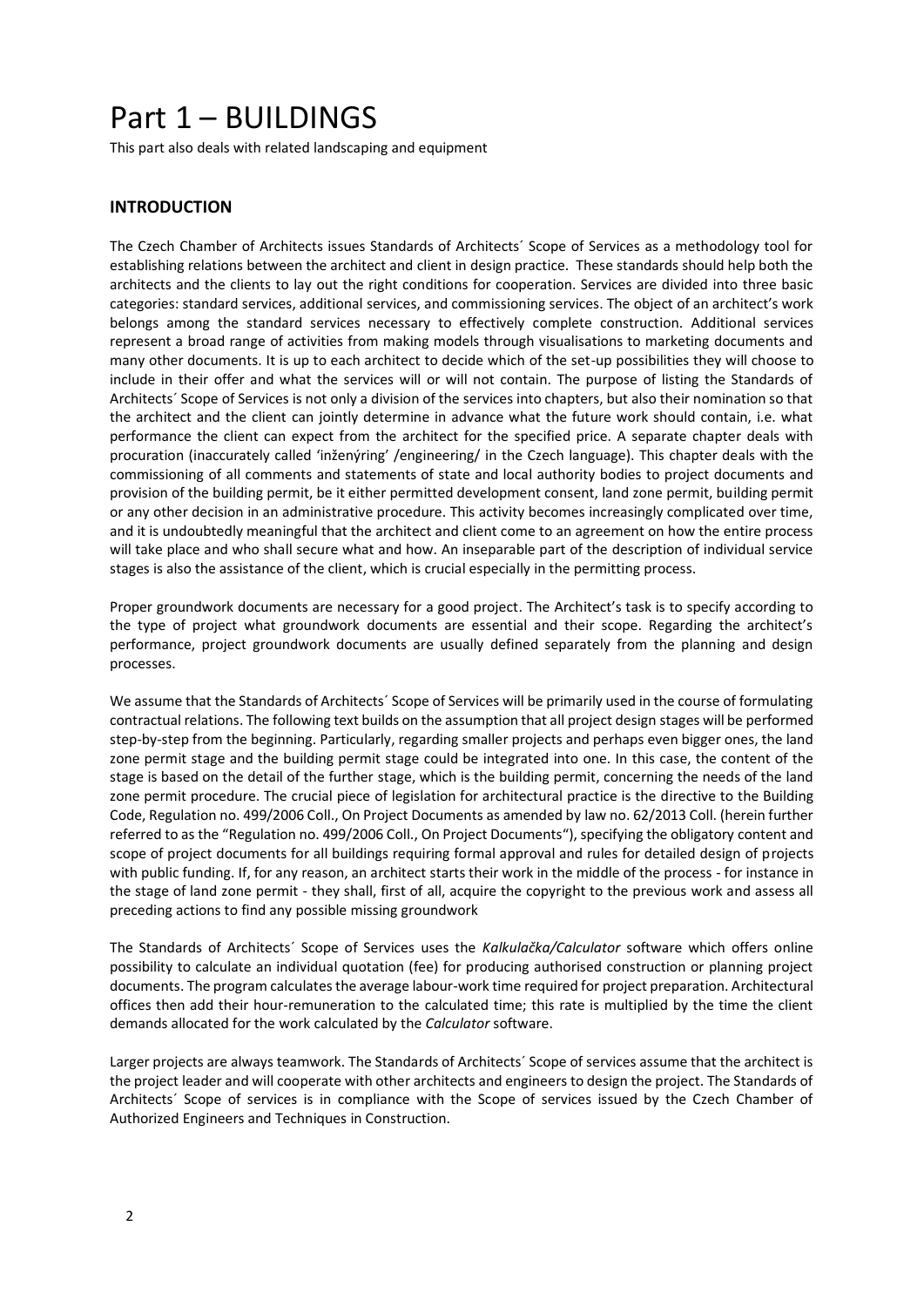# **Project Groundwork**

Good Project Groundwork is necessary for setting up any work. A good design cannot be developed without it. The ideal situation is to have all Project Groundwork complete at the very beginning. Some of it, however, can be added during the course of design work. A hydro-geological survey is, for example, conducted on a very large site after the mass of a building is positioned in the design. The usual practice is that the Project Groundwork is provided by specialists. At the beginning of the work with the client, the architect should, according to the type of commission, make clear which Project Groundwork will be necessary. The architect should also inform the client about the requirements and their scope regarding each item and, upon the completion of the design process, check whether they are complete. If the architect orders the groundwork directly, it is appropriate that they specify the coordination surcharge for their obtaining in advance. Especially concerning the site survey, it is desirable that the groundwork is provided in digital vector formats for easier use in the design stage.

The following documents particularly belong among the project groundwork ones:

- Geometrical plan,
- Cadastral plan,
- Site survey plan (planimetry and hypsography) including data provided by infrastructure management; surveys of adjacent buildings and substantial points in the area,
- Building survey (in the case of structural modifications),
- Geotechnical survey,
- Hydrogeological survey,
- Soil and radon survey,
- Survey of stray currents,
- Biological and dendrological surveys,
- Landscaping survey,
- Survey of inundation areas (specification of Q20 and Q100),
- Archaeological survey,
- Photographic documents,
- Building passports of adjacent buildings,
- Traffic survey (measurement of traffic load in the area),
- Noise survey,
- Construction technical survey,
- Construction historical survey,
- Meteorological data,
- Archive documents and researches.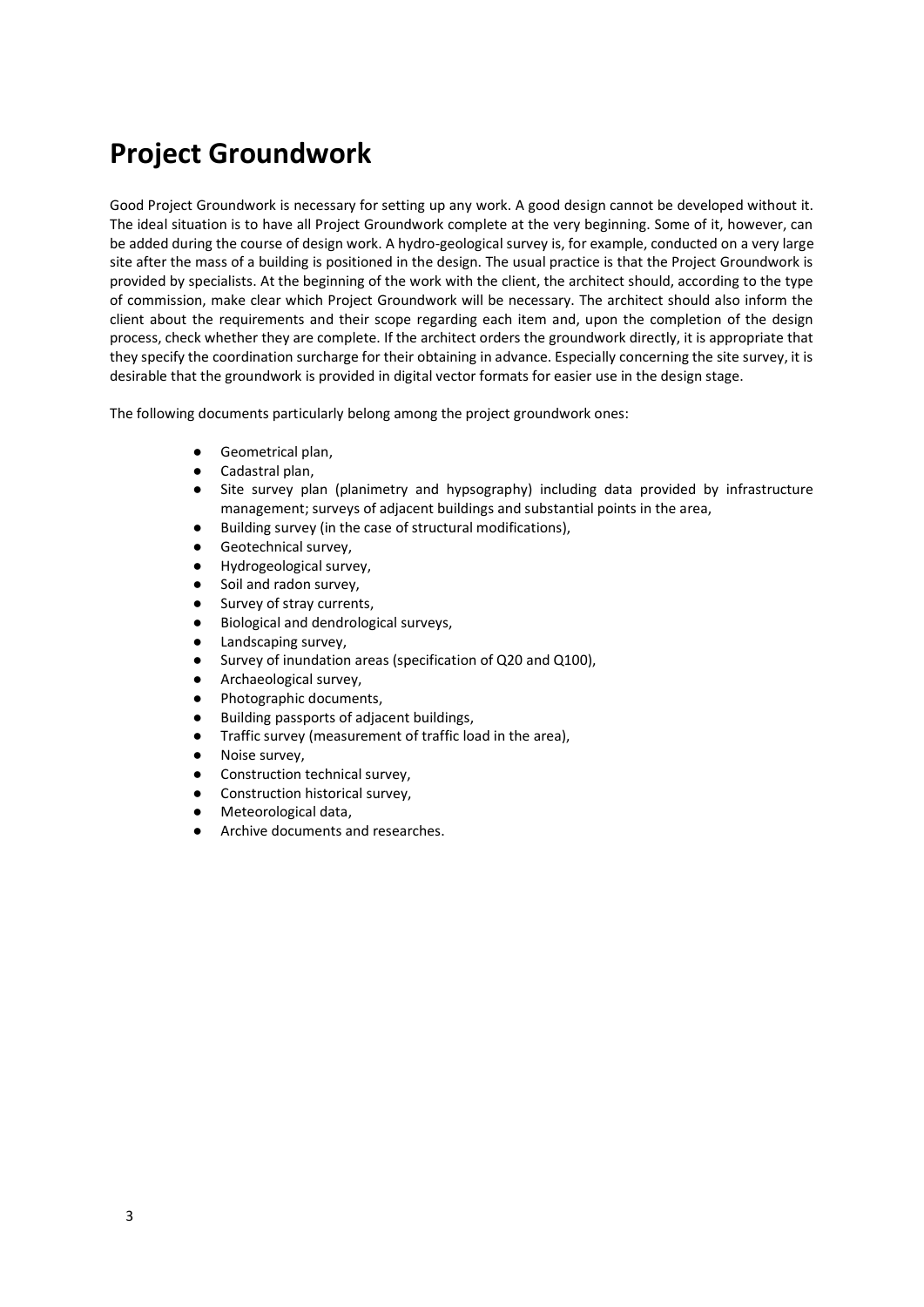# **1. Project Initiation**

*Fundamental ideas and expectations regarding the future design are refined and specified in the initial stage. Generally and not just in the design field, it applies that a good brief is halfway to success. The architect should help the client to make their plan and purpose of the building clear. They should envisage the possible context of the planned building and pre-check it´s suitability. To inexperienced clients, they should help to pre-assess the building's economy and evaluate environmental relations. The result of the Project Initiation should be a detailed program including specified building requirements. For example, the preliminary energy performance of the building will be principally pre-defined as early as in the first sketches, because in later design stages, when the building is positioned, the building´s design cannot be changed. Determining the building's requirements and the level of its technical furnishing in advance is useful, too. Specification of the need of necessary surveys and analyses, or other possible verifying specialised studies or expertise is recommendable in this stage as well. It is appropriate for larger and more complex projects that the brief should be contractually separate from other stages. Only after the brief is defined, the necessity of other design work can be unambiguously determined based on which the terms and conditions between architect and client can be better defined.*

# **Architect's services**

Contractual performance of the project stage 1, Project Initiation, usually consists of:

#### **a) standard services**

- Evaluate entry data,
- Prepare identification data list,
- Assess the client's plan, provide recommendations for the construction program and the brief (investment plan),
- Analyse the site initially (site inspection, taking stock of area regulation conditions, checking the plan in compliance with existing planning documents)
- Evaluate economic and ecological parameters of the brief,
- Specify necessary design groundwork documents,
- Specify expected project work (assumed service stages, presumed engaged disciplines);

## **b) additional services**

- Set up the client's plan (construction program, usage, dimensions, capacities, operational links, numbers of construction units, life cycle, project and construction time plan),
- Provide marketing plan,
- Provide feasibility study,
- Provide financial and economic analysis (of the building and its further operation),
- Assess the plan according to building sustainability criteria,
- Provide necessary groundwork documents (see page 4),
- Get information on adjacent plots in the Land Register;

#### **c) commissioning services**

- Procure an application for land zone permit information<sup>1</sup> (conditions of the use of the area, positioning of the building, etc.),
- Check available capacities and requirements on technical and transport infrastructure (energy, water, sewage, transport network, etc.),
- Pre-negotiate the plan with major state authority bodies<sup>2</sup>, (with the building authority and an architect from a city/community planning committee).

## **Client's assistance**

To perform the service well, the client should especially assist the architect in the following matters:

- Provide terms of reference
- Take over available groundwork documents,
- Provide access to the site and the respective building,

<sup>&</sup>lt;sup>1</sup> According to § 21 of the Building Code and § 2 of the Regulation no. 503/2006 Coll. as amended in the wording of the Regulation no. 63/2013 Coll.

<sup>&</sup>lt;sup>2</sup> Particularly town planning, environment, and monument protection.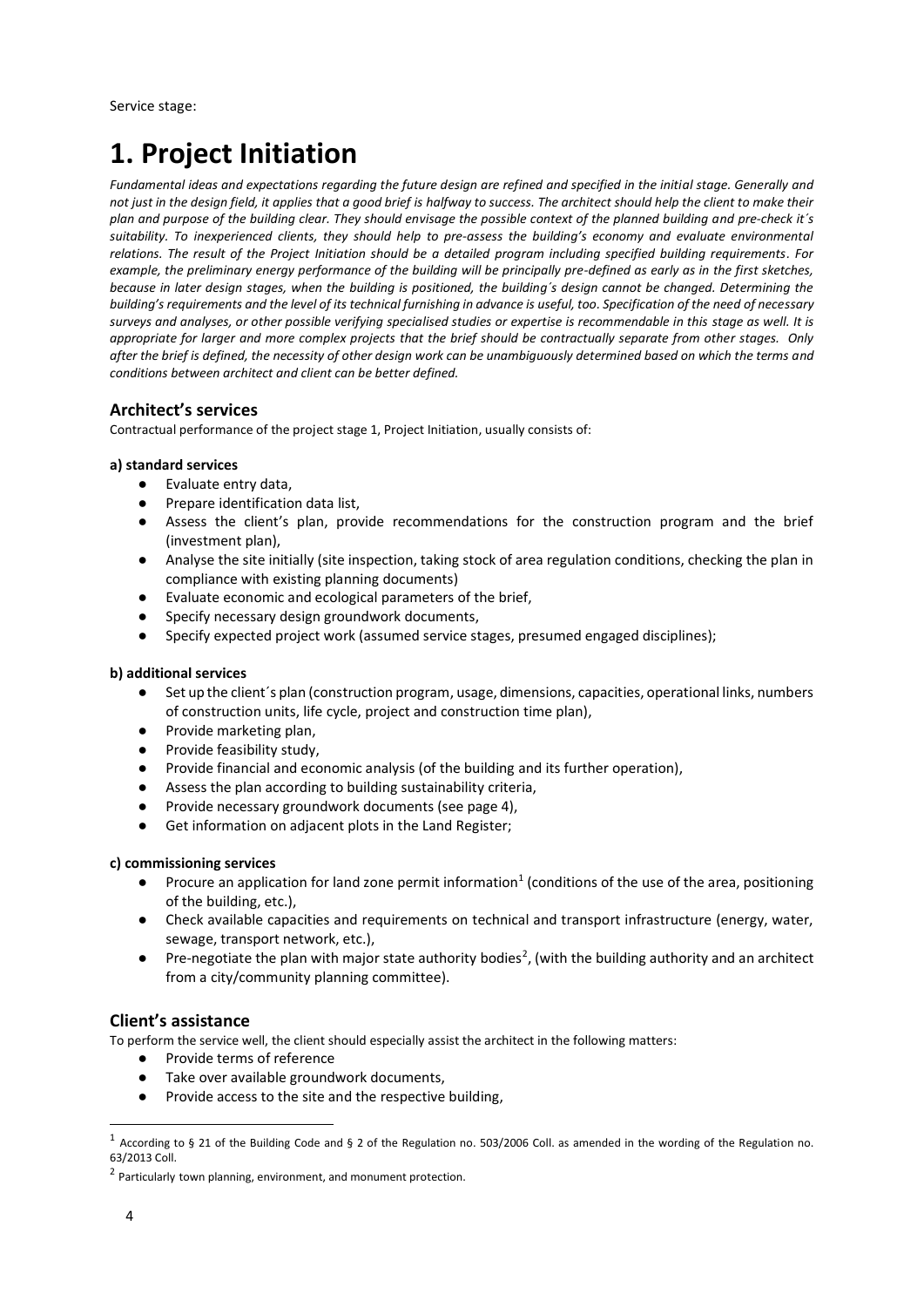- Hand over the power of attorney used to find necessary data and represent the client,
- Fix the assumed investment costs,
- Take part in preliminary negotiations with authorities.

Documents are usually submitted in three copies (A4 format) and digitally in PDF.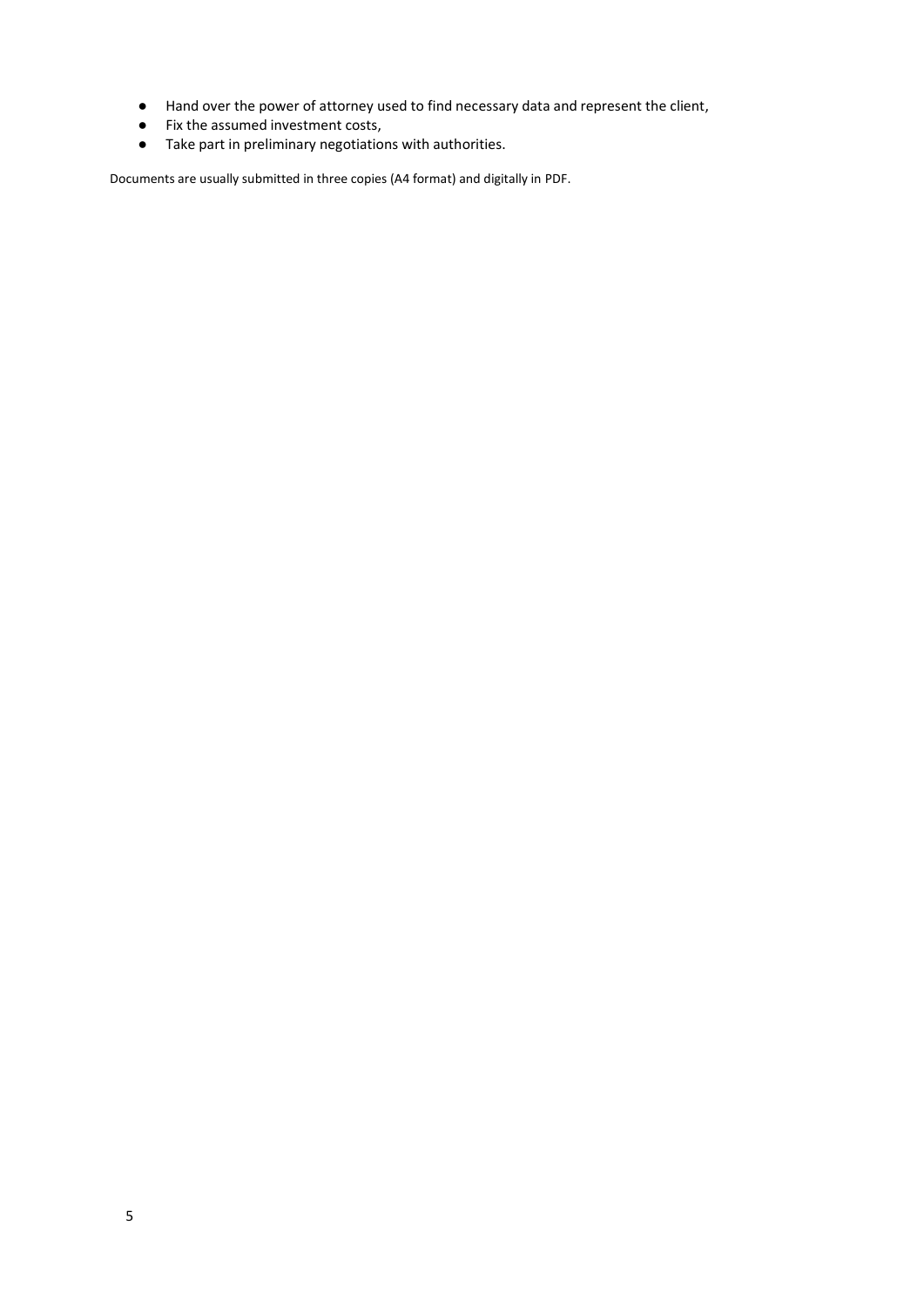# **2. Preliminary – Concept Design**

*A Concept Design (study) is the first graphic representation of the spatial rendering of the client's brief. It gives the client a concrete idea of the design concept (e.g. urbanistic, architectural, layout, operational, structural, technical, technological,*  interior, and material). It should be clear from the Concept Design how the building is situated in the area, as well as its mass, *internal layout, facades, and primary materials. It is the architect's principal creative work at the beginning of the entire design process and crucially predetermines the resultant building. A good building always requires continual work from the architect, from the concept to the detail because the details remain merely indicated in a design. The design also shows the economic and time limits of the future construction process. Another main design purpose is helping the client with strategic decisionmaking and checking the suitability of a construction plan in a given area. Concept Design can also be used for preliminary consultations with relevant state authority bodies and other legally involved parties.* 

# **Architect's services:**

The contractual performance of the design stage 2, Building Design:

#### **a) standard services**

- Check and analyze the Project Preparation (stage 1) and Project Groundwork (see page 4),
- Define client's objectives.
- Deliver concept drawings and sketches,
- Determine basic material solutions,
- $\bullet$  Develop project documents (technical report, site plan, plans, sections, elevations)<sup>3</sup>,
- Involve specialists (e.g. structural design, HVAC) including coordination,
- Prepare preliminary budget based on per  $m^2$  and  $m^3$ ;

#### **b) additional services**

- Develop and assess alternatives,
- Deliver elaborated design of grading and landscaping,
- Prepare professional studies and analyses (daylighting, acoustic studies, waste disposal),
- Create visualisations and animations,
- Create physical model,
- Further Elaborate on cost of construction and operations,
- Establish principles of low-e building design,
- Prepare data for environmental impact analysis,
- Prepare data for certification of the building,
- Provide marketing documents.
- Provide feasibility study;

#### **c) commissioning services**

Pre-negotiate the plan with principal state authority bodies (with the building authority and the architect of a city/council/ or planning committee).

#### **Client's assistance:**

To perform the service well, the client should especially assist the architect in the following matters:

- Specify the target ideas,
- Specify technical requirements on the building (e.g. power demand of the building, preferred type of heating, energy consumption, building standard, etc.)<sup>4</sup>,
- Consult the concept and its approval,
- Hand over the Power of Attorney for acquiring necessary data and representing the client,

 $^3$  Especially the matter of positioning of a building and its effect on its vicinity will be the most crucial matter of assessing in the following stages, and that is why it should be sufficiently addressed at the beginning.

 $^4$  Although the definition of equipment of buildings appears in later stages, it is appropriate that the architect asks the client in advance what their preferences are regarding for instance shading because it affects the building design the same as the heating system. A crucial matter is the energy demand imprinted in the first sketches and cannot be 'engrafted' later.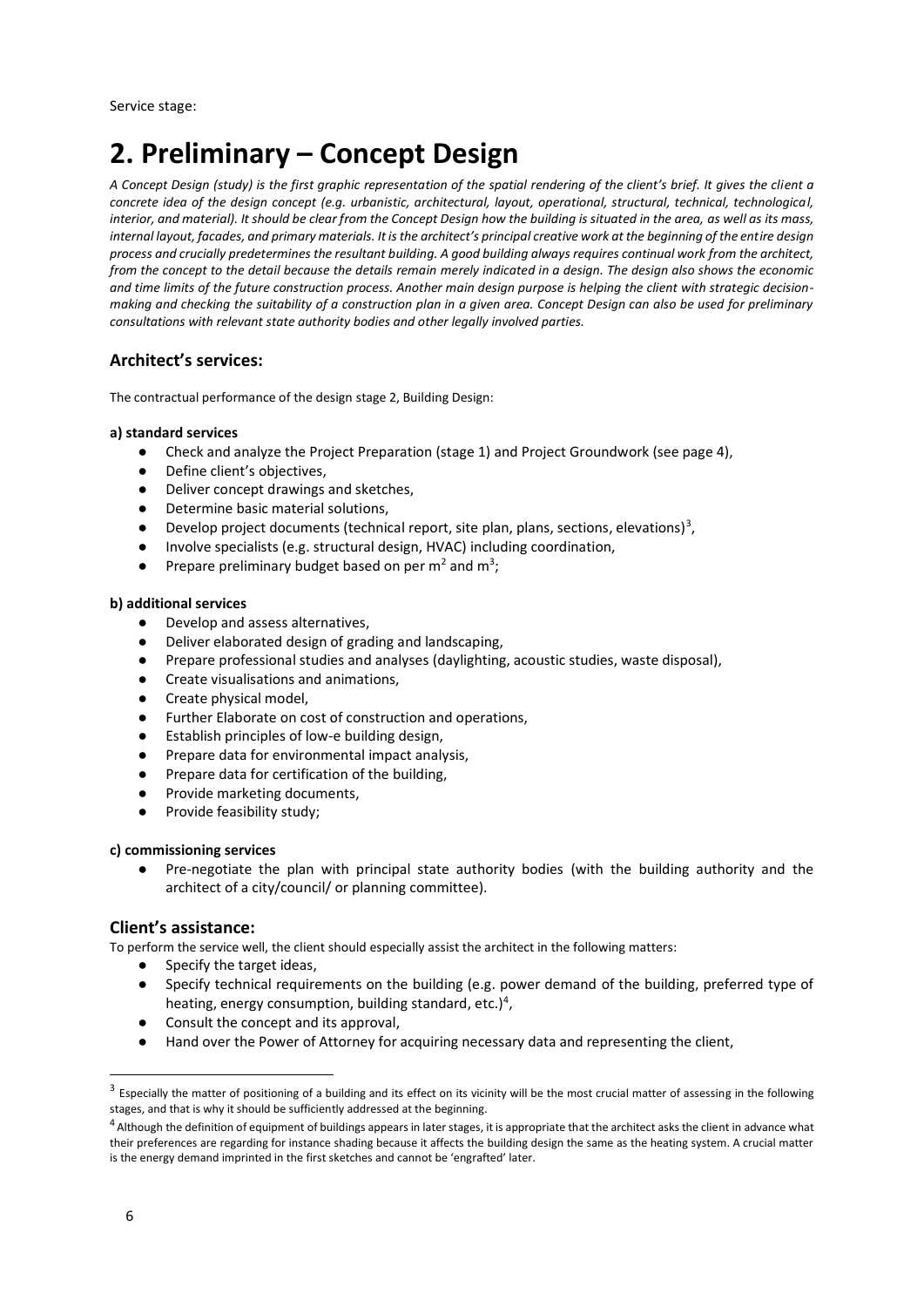- Specify the expected investment costs,
- Take part in preliminary negotiations with authorities.

Documents are usually submitted in three hard copies (A4 format) and digitally in PDF.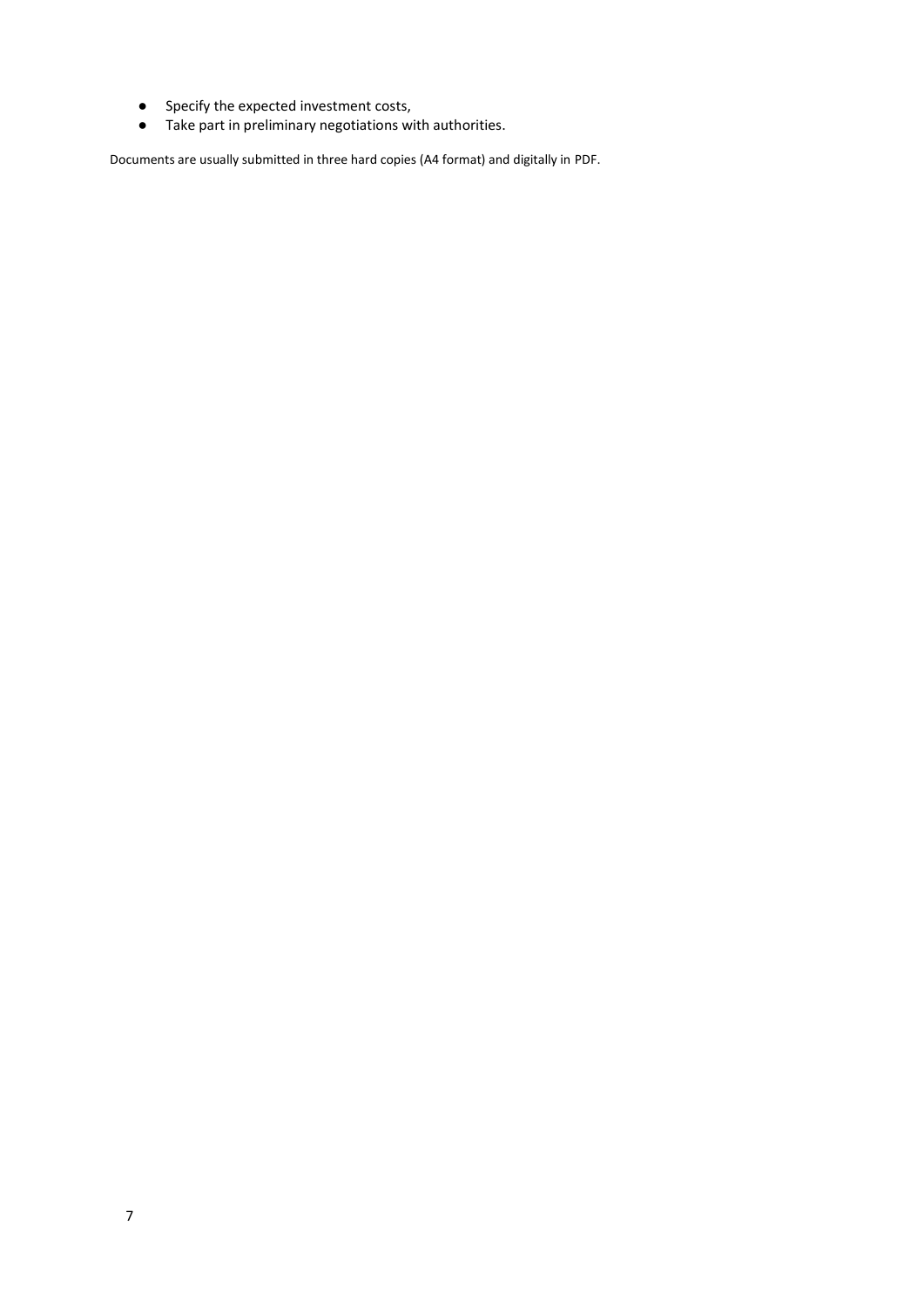# **3. Land Zone Permit Design**

*Land Zone Permit Design is based on approved Concept Design and provides sufficient information on a specific location of the building in the given area, its compliance with Concept Design, and provides information on the assurance of public interests in the area. This document clearly defines spatial positioning of the building and its links to the environment. Land Zone Permit design (the documents for issuance of a decree to locate a building) also defines the concept of the building's transport connection and infrastructure, and characterises property rights of future development. Based on these documents, the building authority issues a land zone permit, changes the area usage, or changes the impact of use on the developed area. Issuance of a land zone permit and a building permit together is possible in particular cases. The structure of project documents shall always contain parts A to E according to Regulation 499/206 Coll. On Project Documents the scope and content of each section adjusts to the type and significance of the building, its location, structural-technical design, purpose, environmental impact, and lifespan.*

# **Architect's services**

Contractual performance of the design stage 3, documents for land zone permit, usually consists of:

#### **a) standard services**

- Determine conditions to achieve compliance with stages 1 and 2,
- $\bullet$  Review groundwork documents (see page 4)<sup>5</sup>,
- Confirm client's objectives with respect to the previous stages,
- Deliver according to Regulation no. 499/2006 Coll., On Project Documents (reports, site plan, plans, sections, elevations)<sup>6</sup>, including conceptual coordination of all trades,
- Implement comments from relevant third parties giving their statements to documents for land zone permit;

#### **b) additional services**

- Develop and assess alternatives
- Develop client's additional requirements and alterations,
- Deliver further elaborated design of landscaping and vegetation,
- Provide documents for EIA (Environmental Impact Assessment),
- Provide expert studies and analyses (daylighting, acoustic studies, waste disposal),
- Provide specification of interior design,
- Create visualisations and animations,
- Create physical model,
- Provide cost plan for construction and operation of the building,
- Prepare data for EIA,
- Prepare data for certification,
- Provide marketing documents,
- Provide feasibility study,
- Implement changes to the documents after possible appeal;

#### **c) commissioning services**

- Procure documents and statements of respectable state authority bodies,
- Provide requirements of parties involved in the planning procedure,
- Ensure that the information about the start of the statutory approval is published,
- Negotiate requirements of extraction from Agricultural Land registry,
- Take part in negotiations during the statutory approval procedure,
- Procure land zone permit including other decrees related to the project (e.g. felling of trees, water-right order, connection to a road, planning consents),

<sup>&</sup>lt;sup>5</sup> The building's elevations and the plan fixed by issuing of the decree on locating the built asset must be especially checked.

 $^6$  The content and the scope of documents are given by the implementing regulation to the Building Code – the Regulation no. 499/2006 Coll., On Project Documentation. The development of documents for planning permission is a selected activity in construction (§ 158 of the Building Code), and the designer must be licensed by ČKA or ČKAIT. These documents contain the architectural part and engineers' documents according to the type and complexity of the project. The positioning of the built asset is dealt with in the planning procedure, and that is why namely its context within the vicinity including the infrastructure must be addressed.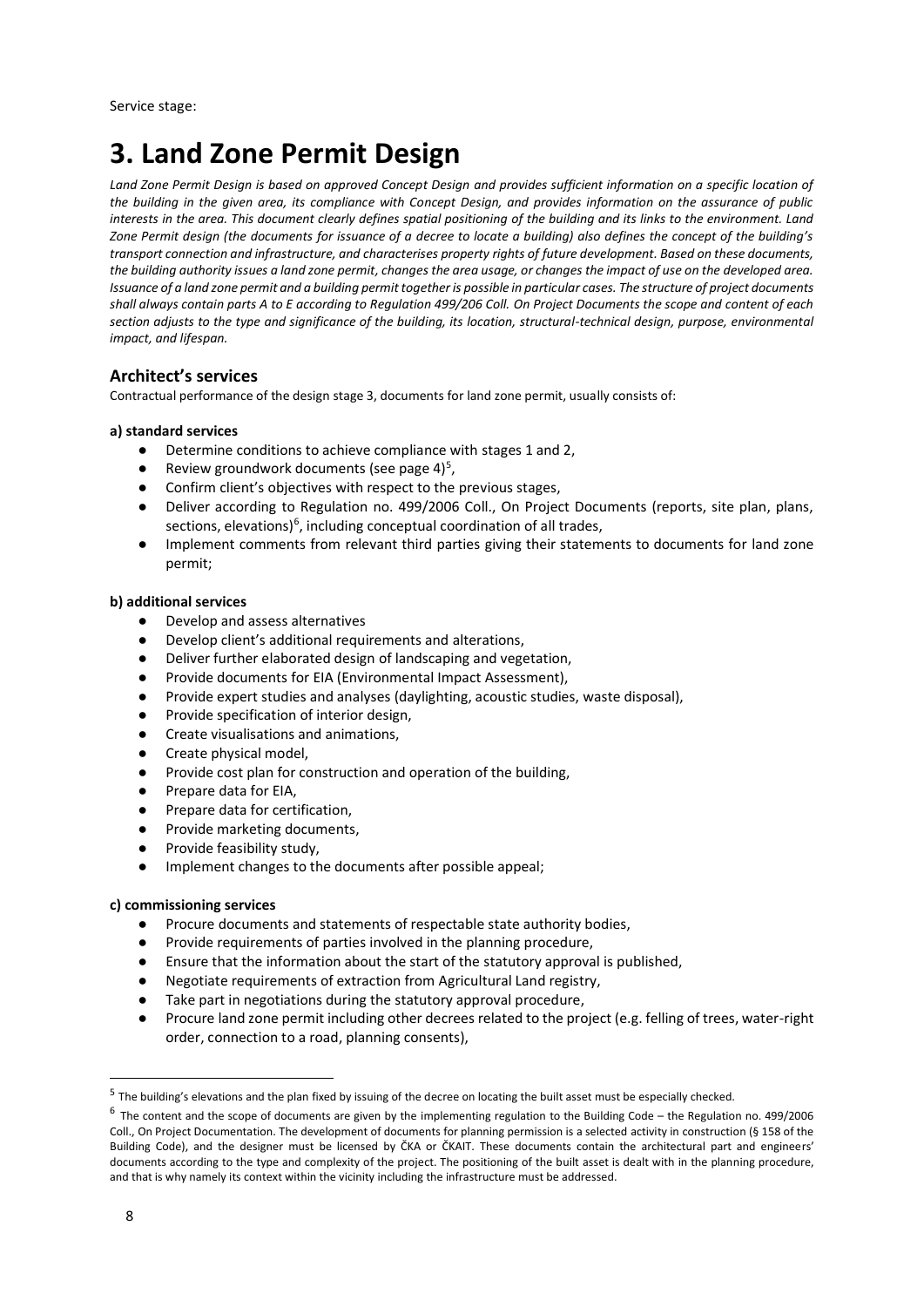$\bullet$  Take part in the course of an appeal against the issued<sup>7</sup>.

# **Client's assistance**

To perform the service well, the client should especially assist the architect in the following matters:

- Provide access to the site and the respective building,
- Clear up client's objectives,
- Define technical requirements on the building (e.g. power demand of the building, the preferred type of heating, energy consumption, building standard, etc.)<sup>8</sup>,
- Consult the concept and its approval,
- Hand over the Power of Attorney for acquiring necessary data and representing the client,
- Specify the expected investment costs,
- $\bullet$  Take part in meetings with public authority bodies<sup>9</sup>,
- $\bullet$  Negotiate with participants in the procedure<sup>10</sup>,
- Cover administration fees.

Documents are usually submitted in seven hard copies (A4 format) and digitally in PDF.

 $^7$  A possible appeal can hinder the project by many years and result in additional expenses for the architect. That is why it is recommendable that the architect and the client in advance make clear the steps to be taken in case someone appeals.

 $^8$  Although the definition of equipment of buildings appears in later stages, it is appropriate that the architect asks the client in advance what their preferences are regarding for instance shading because it affects the building design the same as the heating system. A crucial matter is the energy demand imprinted in the first sketches and cannot be 'engrafted' later.

 $9$  Negotiations of the documentation deal with, among others, capacities needed for the planned project and so, the client has to deal the supply with media providers.

 $^{10}$  The client's role is hardly dispensable especially during negotiations with neighbours.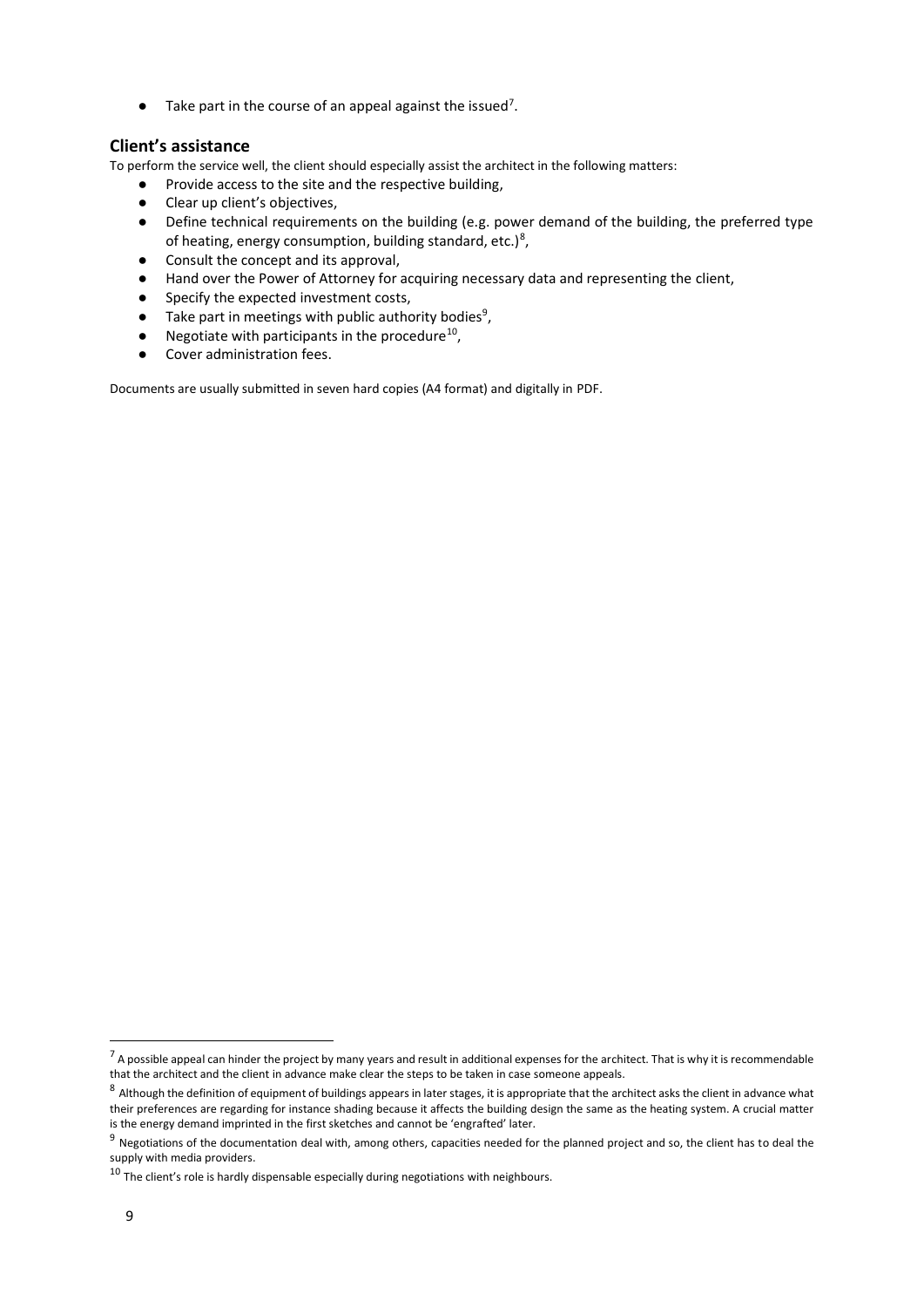# **4. Building Permit Developed Design**

*The main purpose of the project for a Building Permit Design is sufficient definition of the building so that the building authority can assess its compliance with the issued land zone permit, general technical requirements, and public interest in the given locality represented, among others, by obligatory statements from respectable state authority bodies ("DOSS"). The building authority issues a building permit based on a stage Developed Design (i.e. documents for building permit). Project documents shall meet provisions of the Building Code and other special regulations, e.g. regarding fire safety, civil defence, etc. Project documents for a building permit always provide unambiguous urbanistic, architectural, structural, layout, operational, and material characteristics of the building. Construction cost estimates, the construction method and time allowances for future development can be specified based on the developed project documents. Project documents for a permitted development are produced as a project for the building permit appropriate to the character, function, and size of the building. Project documents shall always contain parts A to E in its structure according to Regulation no 499/2006 Coll. On Project Documents the scope and content of each section adjusts to the type and significance of the building, its location, structural-technical make, function, environmental impact, and life cycle. Only 'single-tier' documents may be developed for small buildings in detail up to the level of Detailed Design.* 

## **Architect's services**

Contractual performance of the design stage 4, building permit, usually consists of:

#### **a) standard services**

- Determine conditions to achieve compliance with stage 3,
- Review groundwork documents (see page 4) $^{11}$ ,
- Specify client's target ideas with respect to the previous stages,
- Assess land zone permit and its conditions,
- Deliver Building Permit (developed) Design according to Regulation no. 499/2006 Coll., On Project Documents (reports, site plan, plans, sections, elevations, landscaping and vegetation)<sup>12</sup>, including conceptual coordination of specialists,
- Implement comments received from state authority bodies and other legally involved third parties;

#### **b) additional services**

- Develop and assess alternatives,
- Develop client's additional requirements and alterations,
- Implement design modifications after possible appeal,
- Develop further elaborated design of landscaping and vegetation,
- Provide documents for EIA,
- Provide expert studies and analyses (daylighting, acoustic studies, waste disposal),
- Provide transport technical measures,
- Provide protocol on the determination of external impacts,
- Create specification of the interior design a project of general interior design and graphic communication design, information design, interior design study, flag, signs, logo, light effects, artwork,
- Provide a project of overall acoustic design,
- Provide complex appraising of the building,
- Coordinate specialist's designs,
- Develop preliminary construction technical specifications (schedules/tables),
- Develop BOQs,
- Develop a detailed cost plan for construction and operation of the building,
- Organise a preliminary demand regarding the construction of the building and equipment,
- Develop special documents of technology,

 $11$  The building's elevations and the plan fixed by issuing of the decree on locating the built asset must be especially checked.

<sup>12</sup> The content and the scope of documents are given by the implementing regulation to the Building Code – the Regulation no. 499/2006 Coll., On Project Documentation, as amended. The development of documents for planning permission is a selected activity in construction (§ 158 od the Building Code), and the designer must be licensed by ČKA or ČKAIT. These documents contain the architectural part and engineers' documents according to the type and complexity of the project.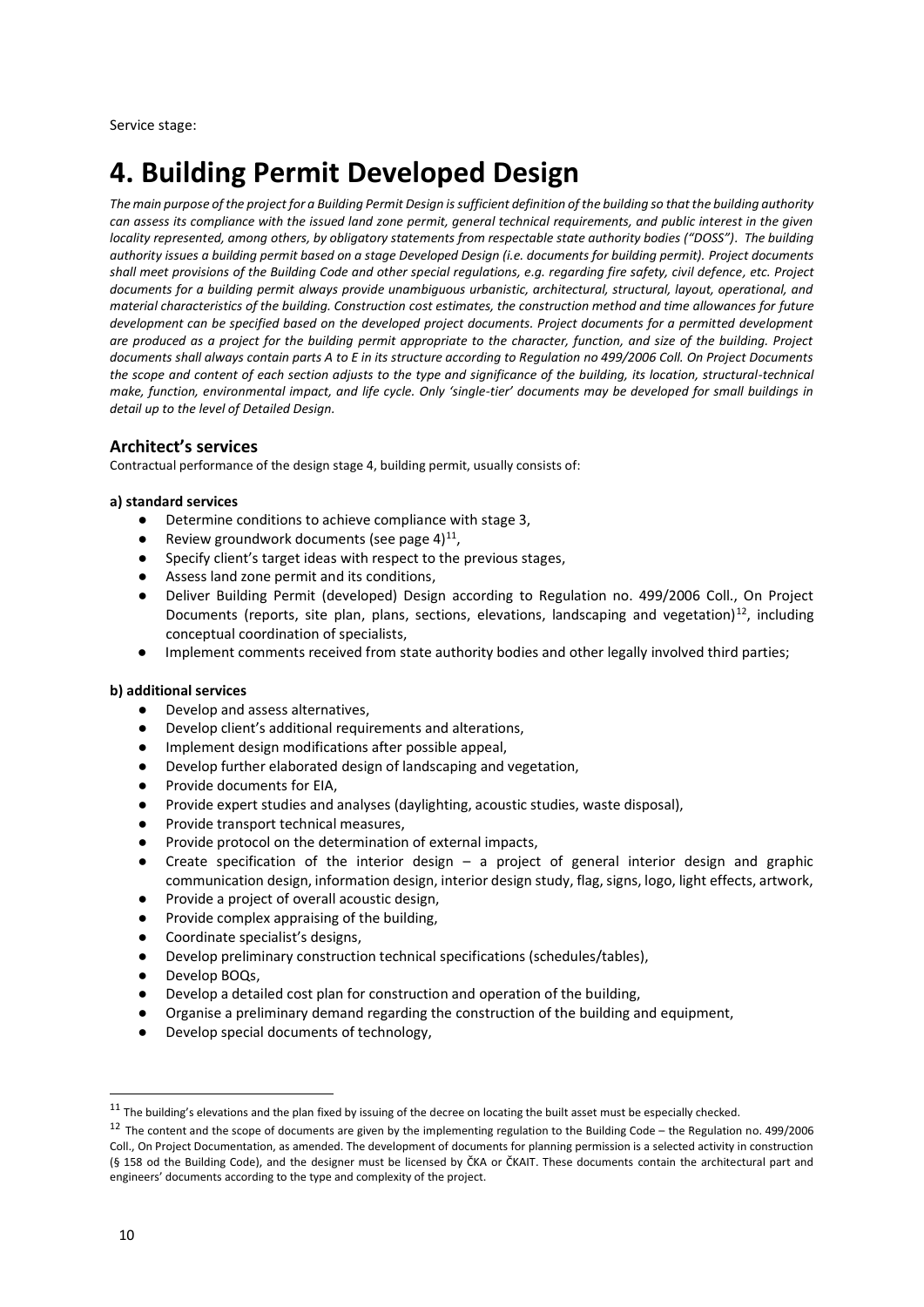- $\bullet$  Add to the documents beyond the framework of the Regulation<sup>13</sup> according to results of a possible appeal,
- Create visualisations and animations,
- Create physical model,
- Prepare data for EIA,
- Prepare data for certification.
- Provide marketing documents (business and publicity),
- Provide feasibility study,
- Implement changes to documents in the course of possible appeal;

#### **c) commissioning services**

- Procure documents and statements from respectable state authority bodies (DOSS),
- Secure statements of legally involved parties,
- Negotiate requirements of extraction from Agricultural Land registry,
- Take part in negotiations during the building permit procedure,
- Procure building permit including other decrees related to the project (e.g. felling of trees, water-right decree, connection to a road, land zone permit),
- $\bullet$  Take part in the course of an appeal against the issued building permit<sup>14</sup>.

#### **Client's assistance**

To perform the service well, the client should especially assist the architect in the following matters:

- Provide access to the site and the respective building,
- Specify target ideas.
- Define technical requirements on the building (e.g. power demand of the building, preferred type of heating, energy consumption, building standard, etc.)<sup>15</sup>,
- Consult the concept and its approval,
- Hand over the Power of Attorney for acquiring necessary data and representation of the client,
- Specify the expected investment costs,
- $\bullet$  Take part in meetings with state authority bodies<sup>16</sup>,
- $\bullet$  Negotiate with participants in the building permit procedure<sup>17</sup>,
- Provide comments issued by involved parties and DOSS,
- Cover administration fees.

<sup>13</sup> The Regulation no. 499/2006 Coll., On Project Documentation.

 $14$  A possible appeal can hinder the project by many years and result in additional expenses for the architect. That is why it is recommendable that the architect and the client in advance make clear the steps to be taken in case someone appeals.

<sup>&</sup>lt;sup>15</sup> Although the definition of equipment of buildings appears in later stages, it is appropriate that the architect asks the client in advance what their preferences are regarding for instance shading because it affects the building design the same as the heating system. A crucial matter is the energy demand imprinted in the first sketches and cannot be 'engrafted' later.

<sup>&</sup>lt;sup>16</sup> Negotiations of the documentation deal with, among others, the capacities needed for the planned project and so, the client has to deal the supply with media providers.

<sup>&</sup>lt;sup>17</sup> The client's role is hardly dispensable especially during negotiations with neighbours.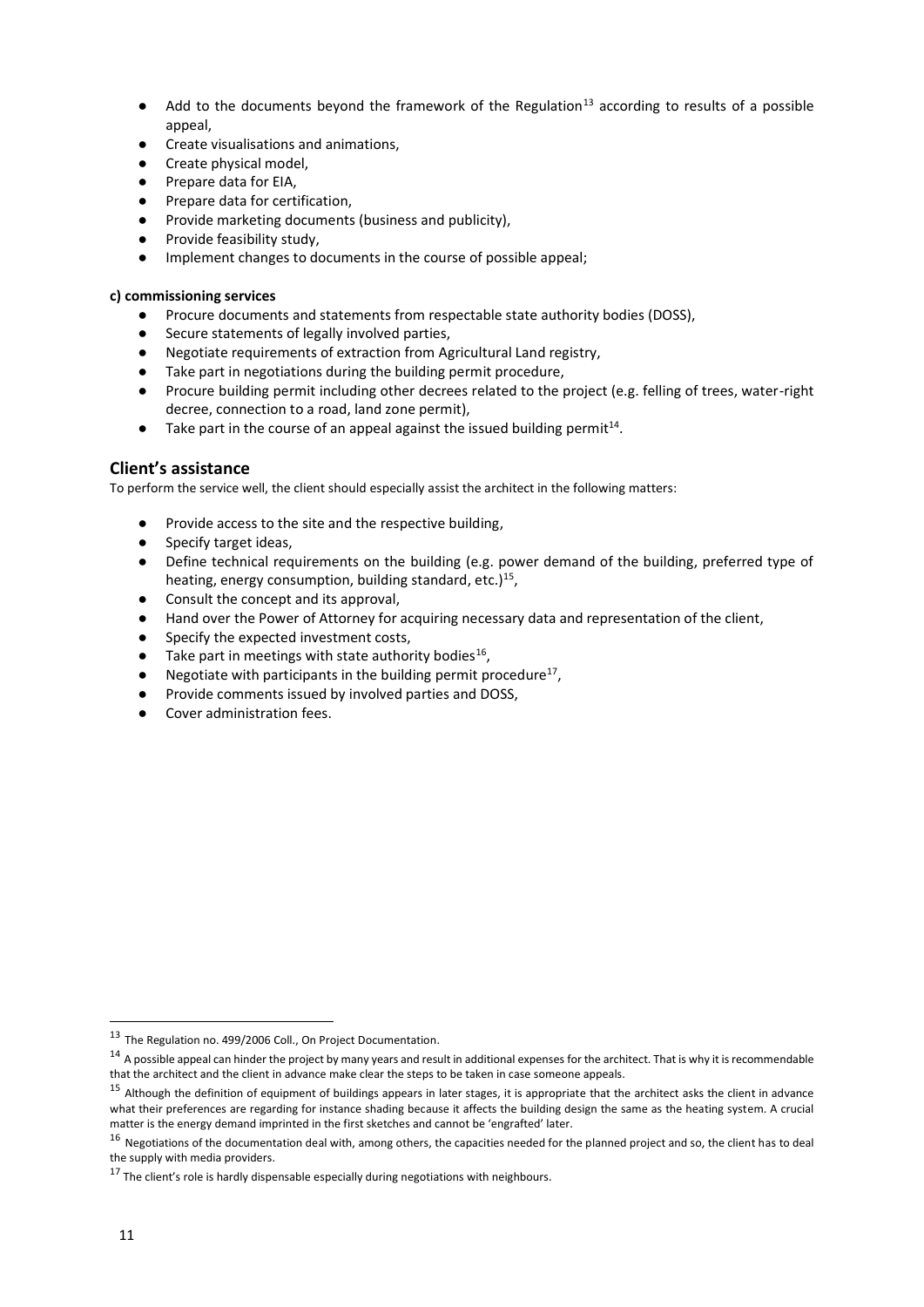# **5. Detailed Design**

*The Detailed Design stage results from the approved project documents for the building permit. For infrastructure buildings not requiring planning approval or classified as permitted development, the planning decision or the planning approval is taken as the groundwork. Documents are elaborated and extended to such an extent that they unambiguously define basic requirements on the quality of the building (standard, quality of materials and make). Detailed Design is developed separately for individual buildings, technical structures, and technology facilities. Detailed Design is designed in detail allowing to list construction works, deliverables, and services with a BOQ. Detailed Design is the groundwork for the general contractor's execution documents, i.e. production and shop documents.*

*According to these documents the list of works and deliverables can be compiled and the project clearly priced, a contractor tendered, and a contract for work concluded with him or her. Stage 5 also contains technical characteristics, captions, and terms and conditions of construction works.* 

*Detailed Design for publicly funded projects shall also meet Act 134/2016 Coll., On Public Sector Commissions, as amended. Detailed drawings render structures or elements binding for the contractor or those with a complicated shape for which the architect has individual requirements and which shall necessarily be respected during construction. Project documents shall always contain parts A to E in its structure according to Regulation no. 499/2006 Coll. On Project Documents the scope and content of each piece adjusts to the type and significance of the building, its location, construction-technical make, function, environmental impact, and life cycle. Only 'single-tier' documents may be developed for small buildings in detail up to the level of detailed design. Simple buildings can be constructed according to the Detailed Design without further assembly and shop drawings provided an agreement is reached between the client, architect, and contractor.*

# **Architect's services**

Contractual performance of the design stage 5, Detailed Design, usually consists of:

#### **a) standard services**

- Assess building permit and its conditions,
- Deliver Detailed Design according to Regulation no. 499/2006 Coll. On Project Documents (architectural part and documents regarding the technical and technological part of the development)<sup>18</sup>, including conceptual coordination of all trades,
- In the case of construction modifications, documents shall be developed regarding removal of the structure including demolition works,
- Define all materials and finishes based on samples and their approval by the client (e.g. floors, roofing, wall tiles, structure and product coatings, etc.),
- Specify built-in products (e.g. windows, doors, millwork, ironmongery, metal products, and flashing),
- Coordinate specialist's design and implement it in the plans,
- Develop plantation layout including exterior elements, street/garden furniture, the technology of planting and plantation material (in case of landscaping structures);

#### **b) additional services**

- Develop and assess alternatives,
- Develop client's additional requirements and alterations,
- Coordinate specialist's designs,
- Develop operational schemes,
- Provide details, detailed drawings of custom-made products, drawings of the floor and wall tile patterns in the architectural part,
- Deliver detailed reinforcement drawings in the structural part,
- Deliver a BOQ and a list of works, deliverables, and services,

 $18$  The content and the scope of documents are given by the implementing regulation to the Building Code – the Regulation no. 499/2006 Coll. on project documentation, as amended. The development of documents for planning permission is a selected activity in construction (§ 158 od the Building Code), and the designer must be licensed by ČKA or ČKAIT. These documents contain the architectural part and engineers' documents. Standard execution documents do not contain documents of the builder's works and structures in connection, production and shop documents, documents of products delivered to the site, drawings of prefabricated products, detailed reinforcement drawings, and assembly documentation. If some type of these documents has to be developed, it always is part of contractor documents. Site accommodation and plant are not part of the standard stage 5.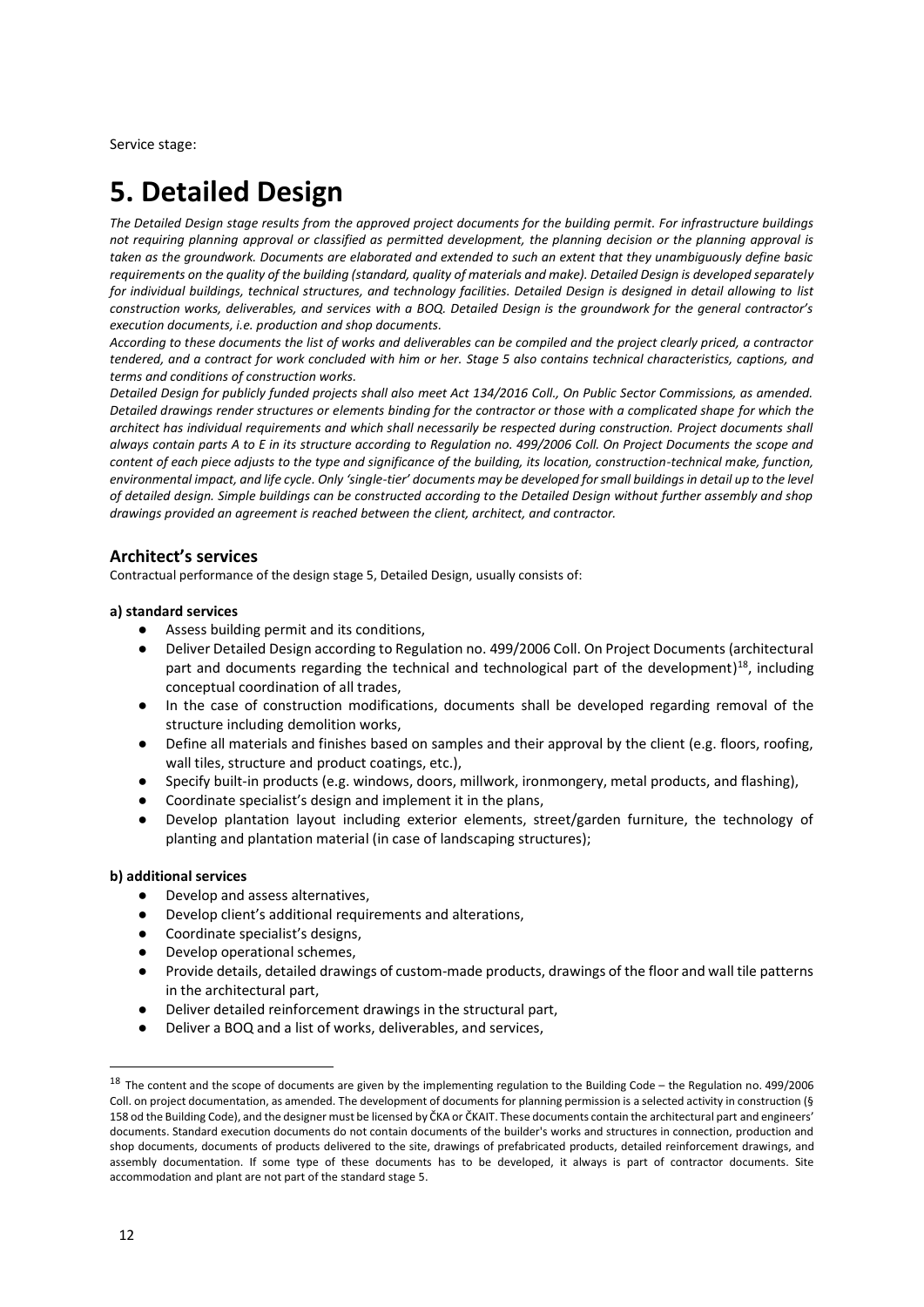- Propose BOQ costing and a list of works, deliverables, and services,
- Develop alternative comparative costing groundwork,
- Develop special tender documents,
- $\bullet$  Provide health and safety<sup>19</sup>,
- Provide contractor documents,
- Provide production, shop, and assembly documents,
- Prepare data for certification of the building,
- Create a project of technical interior design and communication graphics including information signs, logos, light effects, and artwork,
- Provide a project of an overall spatial acoustic design,
- Provide complex assessment of the building,
- Create visualisations and animations,
- Create physical models,
- Provide business and marketing documents;

#### **c) commissioning services**

● Review statements and conditions from the building permit procedure and their implementation in the documents.

## **Client's assistance**

To perform the service well, the client should especially assist the architect in the following matters:

- Take part in coordination meetings,
- Take over the designed technical project,
- Take over terminal elements and equipment,
- Take over the selection of materials and finishes,
- Take over manufacture qualities of materials and elements.

 $19$  Health and safety at work on a site are ruled by the statutory rule no. 591/2006 Coll. on detailed minimal requirements on health and safety at work on construction sites, as amended, in the Supplement no. 5.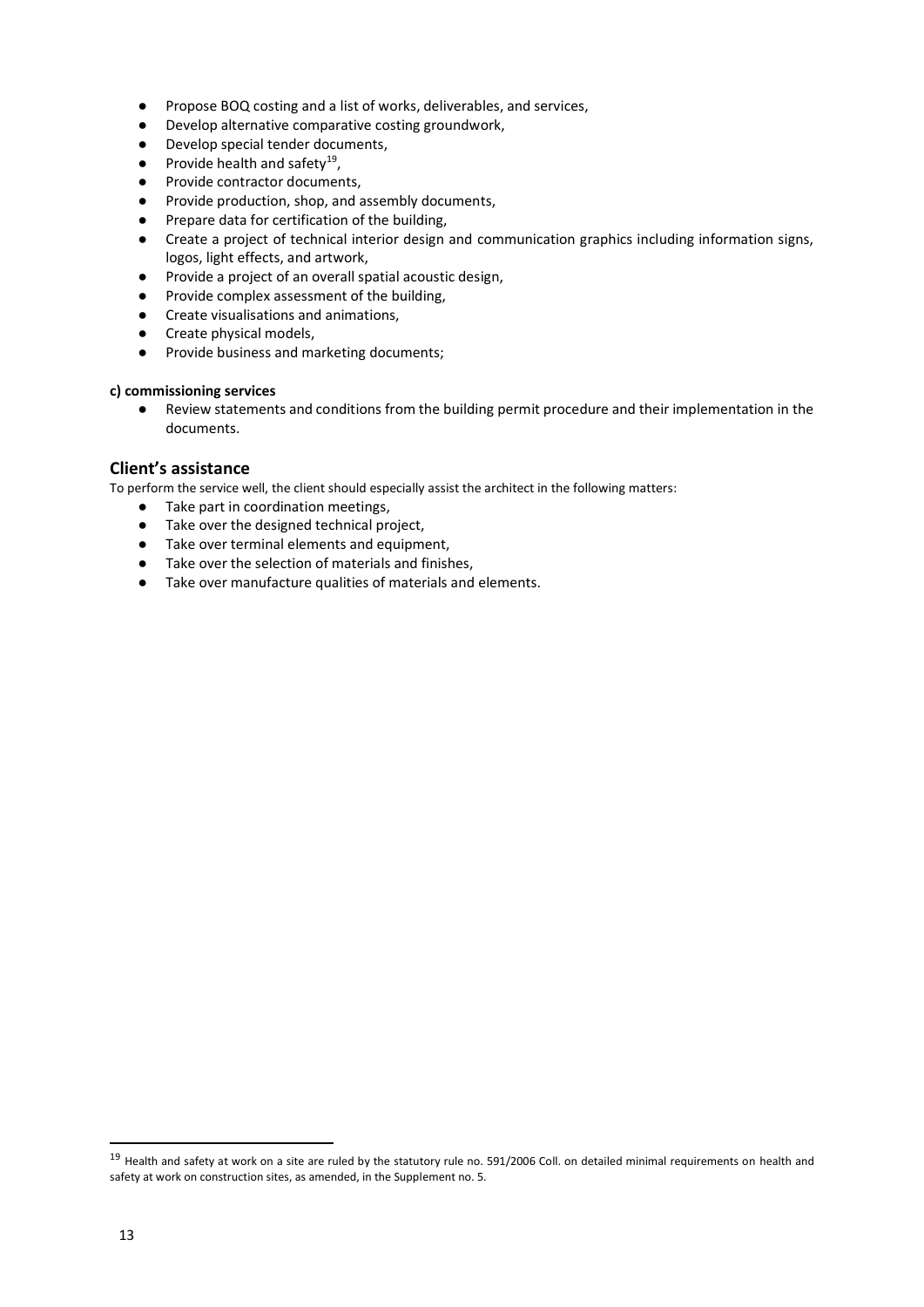# **6. List of Works and Deliverables**

This stage contains a list of works, deliverables, services, and other contractor's conditions determined directly linked to the *Detailed Design documents. The list of works and deliverables defines the subject matter of execution necessary for tendering. The list of works and deliverables contains a complete catalogue of items needed for the full performance of a built asset. This stage also includes architect's cooperation with a client during tendering. The client chooses a contractor based on groundwork documents developed by the architect and negotiates further conditions of a contract for work. The architect as the developer of design documents knows well its complicated content, and that is why they can advise the client in partial matters of tendering.*

## **Architect's services**

Regarding the contractual performance of the design stage 6, the List of Works and Deliverables, usually consists of:

#### **a) standard works**

- $\bullet$  Develop documents for concluding a contract with the main contractor<sup>20</sup>,
- $\bullet$  Compile BOQs<sup>21</sup>,
- Provide serial or code item numbering<sup>22</sup>, selected by the compiler of the List of Works and Deliverables,
- Label an item in project documents,
- Provide numerical classification of an item if it can be classified with the designation of a price system,
- Describe an individual or aggregated item defining a type and quality of works, deliverables, or service;

#### **b) additional services**

- Cooperate in the course of procuring and assessing contractors' bids,
- Develop special tender documents,
- Develop contractor project documents,
- Provide production and shop documents,
- Provide cost of the construction work based on the developed BPQ,
- Assess completeness of main contractor's bid,
- Asses tenderers' bids regarding quality, deadlines, price, and other contractual conditions;

#### **c) commissioning services**

- Find and address potential contractors and subcontractors,
- Procure tenderers' references,
- Procure tender in another agreed way.

#### **Client's assistance**

To perform the service within stage 6 well, the client should especially assist the architect in the following matters:

- Conduct coordination meetings,
- Decide to select the main contractor,
- Determine the scope of aggregation of items on the List of Works and Deliverables,
- Exclude or approve the possibility to refer to the price system.

<sup>&</sup>lt;sup>20</sup> The scope and the content of the List of Works and Deliverables in publicly funded projects are set down by the Regulation no. 169/2016 Coll., On the Specification of the Scope of the Documentation of a Publicly Funded Project and a List of Construction Works, Deliverables, and Services including a Bill of Quantities (BOQ).

 $21$  A BOQ defines the number of works, deliverables, and services per each individual item of the List of Works and Deliverables; it adds the number of units to each item.

<sup>&</sup>lt;sup>22</sup> An item of the description of a work is understood as either a description of each construction work, deliverable, and service, or an item can, following an agreement with the client/investor, include aggregated construction works, deliverables, and services. The degree of aggregation should be contractually defined before the stage of the development of the List of Works and Deliverables commences. References to a contract pricing system can be used for compiling a List of Works and Deliverables, but always just one system for the entire List.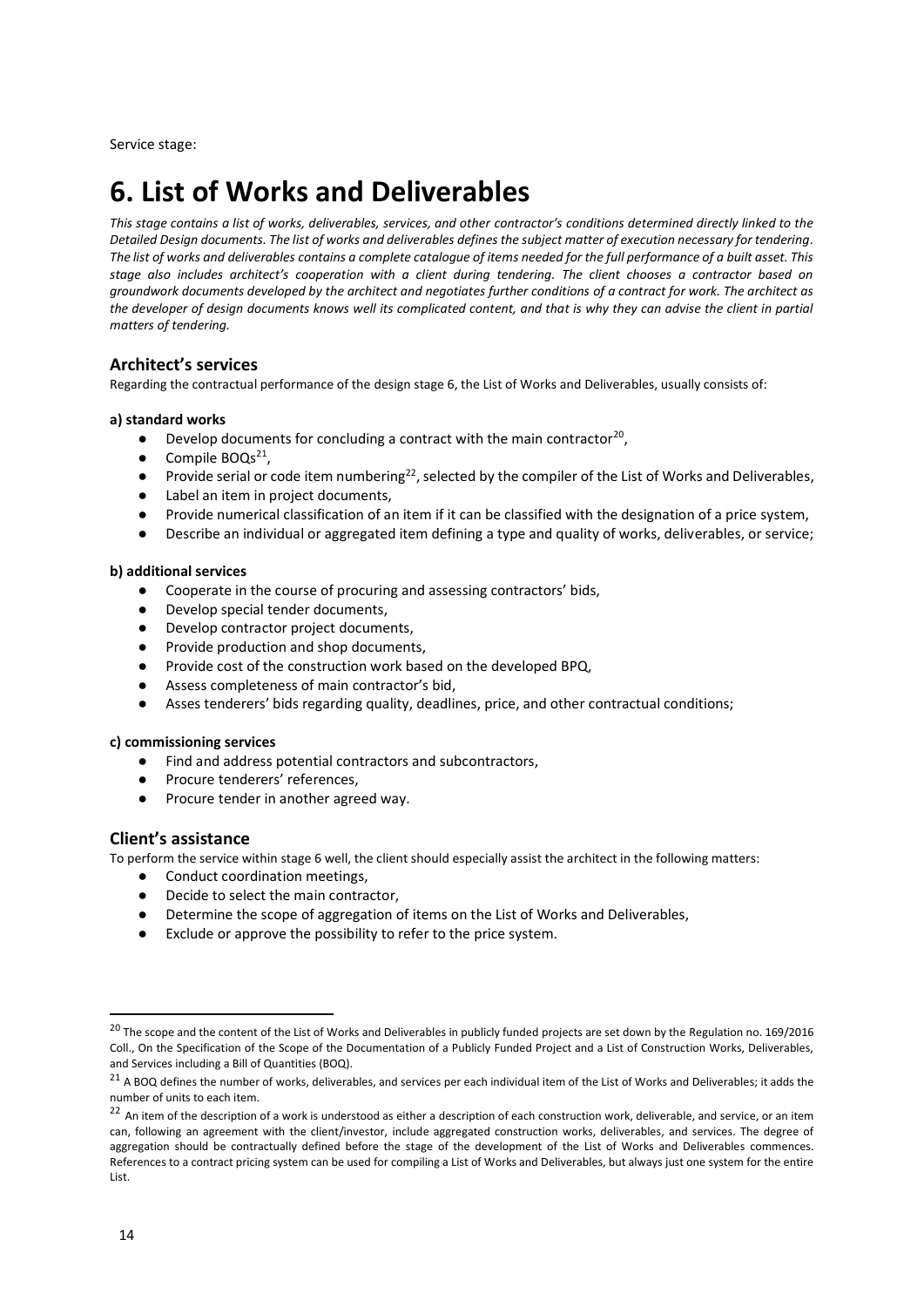# **7. Architect's Supervision**

*In this performance stage, the compiler of project documents checks the contractor's abidance to the current project documents and possible approval of deviations and alterations. The performance of the architect's supervision can be of a permanent or occasional character with a scope given by a contract. (According to §152 of article 4 of the Building Code in publicly funded projects carried out by a construction entrepreneur as the main contractor, the client shall procure a site resident inspector to supervise the work on behalf of the client. If a person licensed according to a particular legal regulation developed the project documents, the client would procure an architect or designer-in-charge to supervise the project under execution regarding the compliance with the reviewed project documents.) This architect/designer takes part in site inspections conducted by a building authority and the final monitor site inspection upon a call. At the completion of the built asset, they participate in the commissioning of the building and its technology, and cooperate during the handover and*  takeover of the entire building or its part. They assist the client during the takeover, snagging and possible reclamation *procedures. They are entitled to review the building logbook and enter records in it.*

# **Architect's services**

The contractual performance of the design stage 7, Architect's Supervision:

#### **a) standard services**

- Take part in site meetings, inspections and consultations,
- Monitor construction according to Detailed design,
- Monitor compliance of the execution with conditions of Land zone permit and Building permit,
- Approve used materials and products with the comparison standard defined by stages 5 and 6,
- Monitor the abidance to measures and solutions presented in environmental conditions,
- Supervise removal of defects from the final inspection;

#### **b) additional services**

- Be available for consultations during execution of details and more complex custom-made structures,
- Take part in meetings regarding alterations to the building initiated by the client or the main contractor,
- Develop alternative designs in the course of construction (technical, layout designs, and details and makes),
- Assess deviations, alterations, and modifications of the building in the context of the built asset,
- Assess real impacts of additional surveys,
- $\bullet$  Develop the as-built documents<sup>23</sup>,
- Assess the meeting of contractual conditions in the course of works carried out by the construction contractor,
- Enter records in the building logbook administered by the main contractor,
- Approve partial invoices for work done,
- Take part in claims procedures,
- Cooperate during the final account and appraisal of the built asset;

#### **c) commissioning services**

- Provide the final inspection or the proceeding resulting in Practical Completion Certificate,
- Provide revision reports for (sub)contractors,
- Provide operation and maintenance manuals to the building and technology (e.g. HVAC), fire safety technology, fire and evacuation plans, technology set-ups, and so on,
- Provide binding statements of involved bodies for using the building or issuance of a Practical Completion Certificate,
- Provide a geometry survey plan to the Land Register.

#### **Client's assistance**

To perform the service well, the client should especially assist the architect in the following matters:

- Provide access to the site and the respective building,
- Coordinate the site resident inspector,

<sup>&</sup>lt;sup>23</sup> See the Regulation no. 499/2006 Coll., On Project Documentation.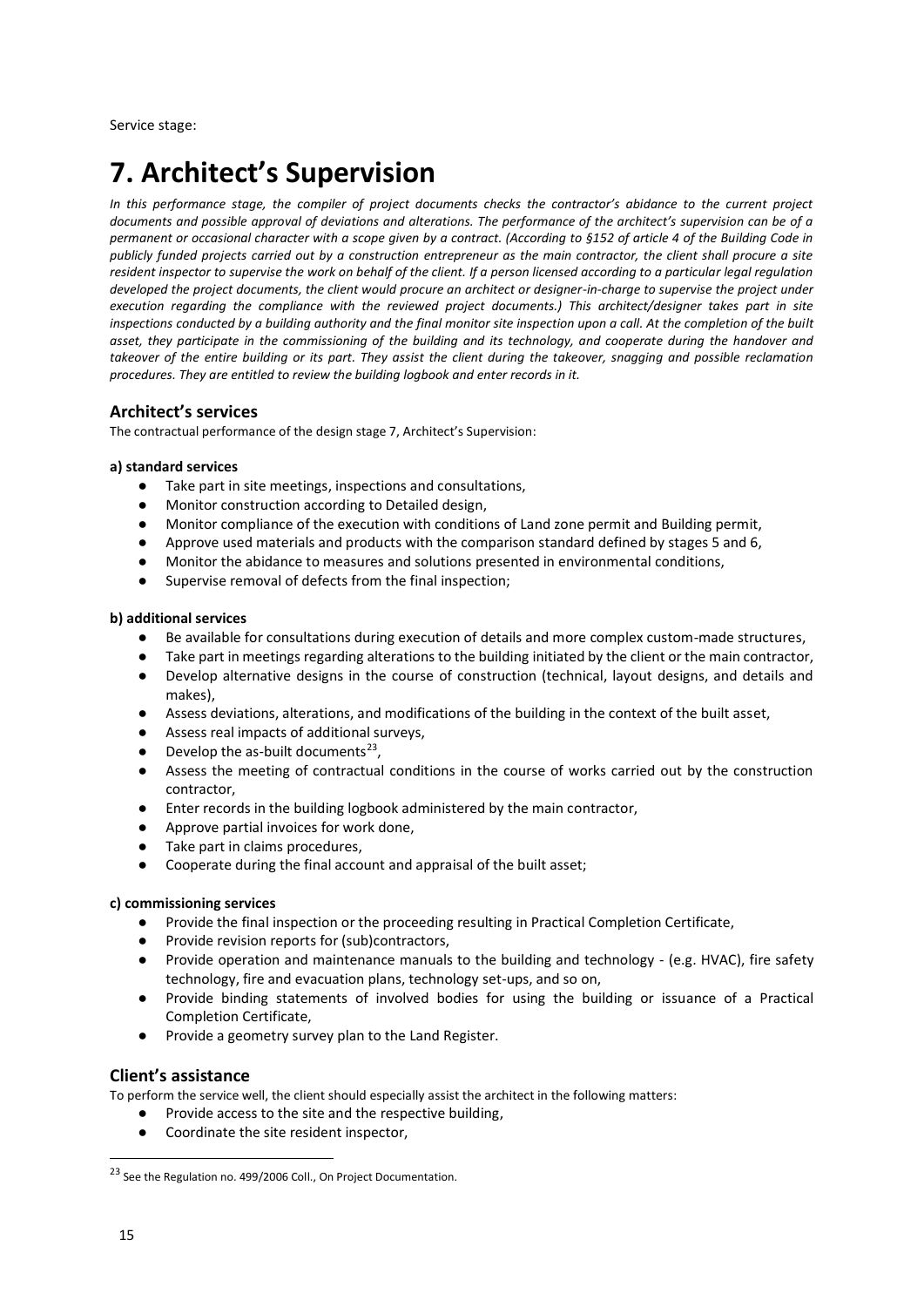- Inform the contractor about the crucial contractual conditions, invoicing order and work methods,
- Specify the conditions for performance of the architect's and site resident surveyor's supervision,
- Determine the site progress in compliance with the result of the Principles of Construction Organisation.